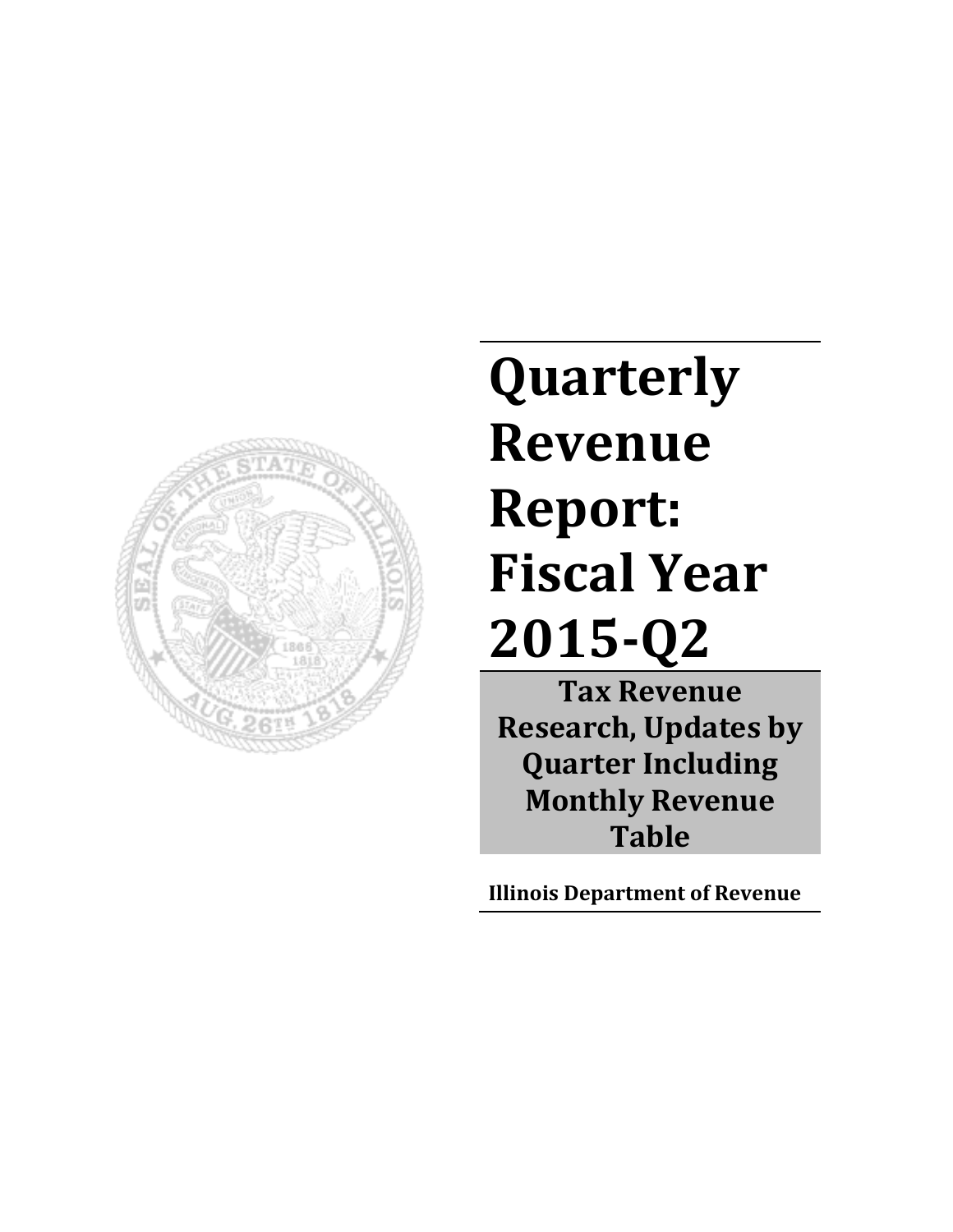| <b>Economic Reports</b>                             | Page                |
|-----------------------------------------------------|---------------------|
| National Economy                                    | 3<br>.              |
| Illinois Economy                                    | 4<br>.              |
|                                                     |                     |
| <b>Income Tax Reports</b>                           |                     |
| Individual Income Tax (IIT)                         | 5<br>. <sup>.</sup> |
| Corporate Income Tax (CIT)                          | 7<br>.              |
|                                                     |                     |
| <b>Sales &amp; Excise Tax Reports</b>               |                     |
| Sales & Use Tax                                     | 8<br>.              |
| <b>Public Utilities Taxes</b>                       | 9<br>.              |
| Liquor Tax                                          | 10<br>.             |
| <b>Motor Fuel Taxes</b>                             | 10<br>.             |
| <b>Other Tobacco Products Tax</b>                   | 11<br>.             |
| Cigarette and Cigarette Use Taxes                   | 11<br>.             |
| Hotel Operators' Occupation Tax (HOOT)              | 12<br>.             |
| <b>Estate Tax</b>                                   | 14<br>.             |
| Real Estate Transfer Tax (RETT)                     | 15<br>.             |
|                                                     |                     |
| Appendix                                            |                     |
| Comparison with Last Fiscal Year and IDOR Forecasts | 17<br>.             |
| US & Illinois Employment                            | 18<br>.             |
|                                                     |                     |
| <b>Acknowledgements</b>                             | 19<br>.             |
|                                                     |                     |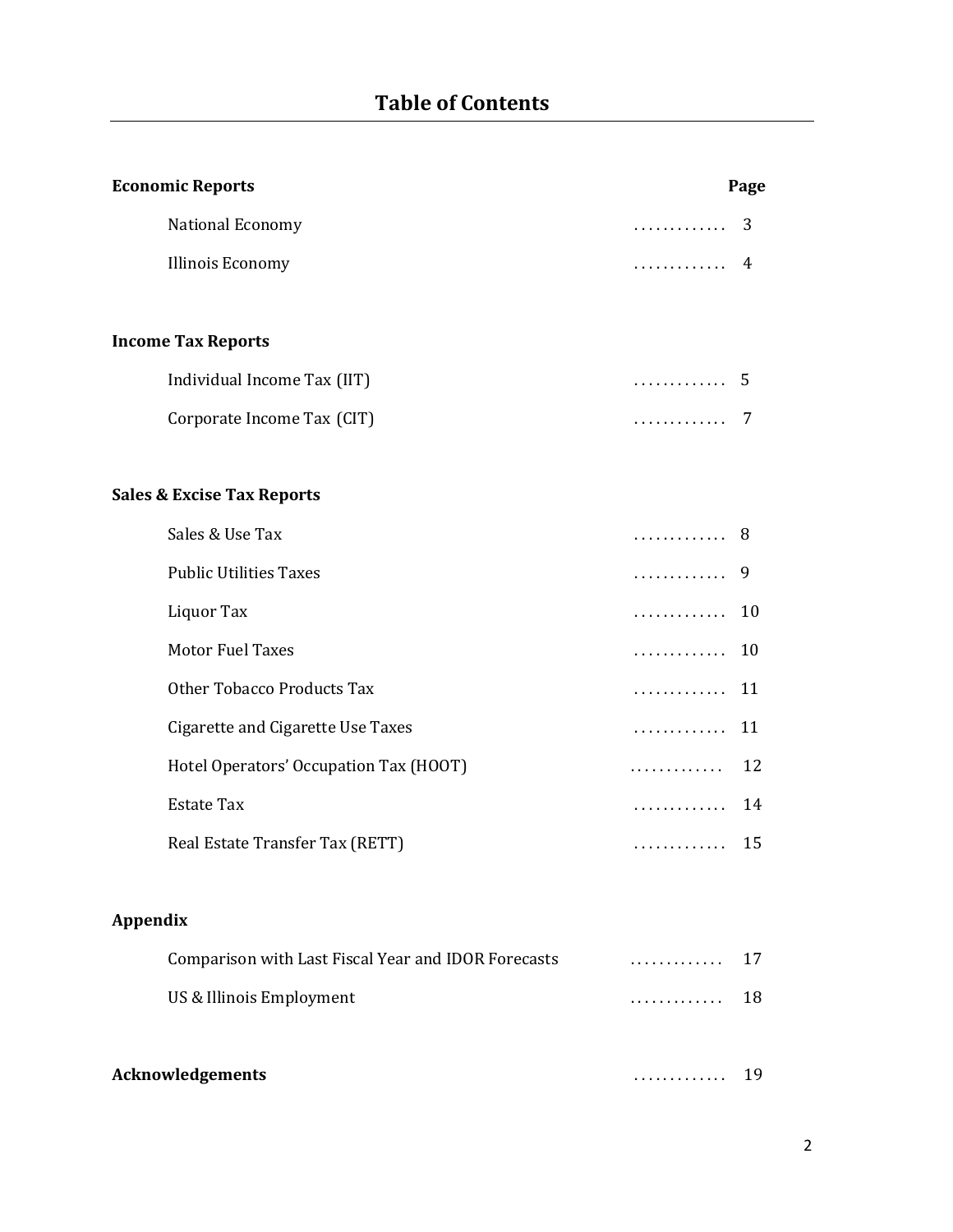### **National Economy**

U.S. Output increased at an annual rate of 5.0 percent in the third quarter of 2014 according to the Bureau of Economic Analysis (BEA). The BEA also confirmed that RGDP grew at a 4.6 percent annual rate in the second quarter of the year.<sup>[1](#page-2-0)</sup>

Five percent RGDP growth is the fastest economic growth since mid 2003. This growth was broad based as it reflected positive contributions from personal consumption, both residential and nonresidential fixed investment, and federal, state and local government spending and exports. The U.S. trade balance also improved because imports, which are a subtraction to RGDP, decreased.



*Source: Bureau of Economic Analysis*

Employment has also experienced considerable improvement according to the most recent U.S. Bureau of Labor Statistics (BLS) report. Total nonfarm payroll employment increased by 252,000 in December.[2](#page-2-1) The 12-month average growth in employment, inclusive of December, is 246,000 jobs per month compared with an average monthly gain of 194,000 in 2013. The BLS reported that the sectors leading in employment gains were professional and business services, construction, food services and drinking places, health care, and manufacturing.

Household survey data from December reported the unemployment rate declined by 0.2 percentage points to 5.6 percent. According to this report; the number of unemployed persons decreased to 8.7 million in the country. Through December, the year-over-year unemployment rate and the number of unemployed persons were down by 1.1 percentage points and 1.7 million, respectively.

The pace of economic growth as well as the improvement in the labor market may lead the Federal Reserve (FED) to increase interest rates by mid 2015. The Federal Reserve Open Markets Committee (FOMC) statement said, "Based on its current assessment[,](#page-2-2) the Committee judges that it can be patient in beginning to normalize the stance of monetary policy."3 Minutes from the December meeting say, "all but two participants anticipated that it would be appropriate to begin raising the target range for the federal funds rate during 2015."[4](#page-2-3)

<span id="page-2-1"></span><span id="page-2-0"></span>

<sup>&</sup>lt;sup>1</sup> Bureau of Economic Analysis, News release, December 23, 2014.<br><sup>2</sup> Bureau of Labor Statistics, News release, January 9, 2015.<br><sup>3</sup> Federal Reserve Board of Governor's press release, December 17, 2014.

<span id="page-2-3"></span><span id="page-2-2"></span>http://www.federalreserve.gov/newsevents/press/monetary/20141217a.htm

<sup>&</sup>lt;sup>4</sup> Minutes of the Federal Open Market Committee, December 16-17, 2015,

http://www.federalreserve.gov/monetarypolicy/files/fomcminutes20141217.pdf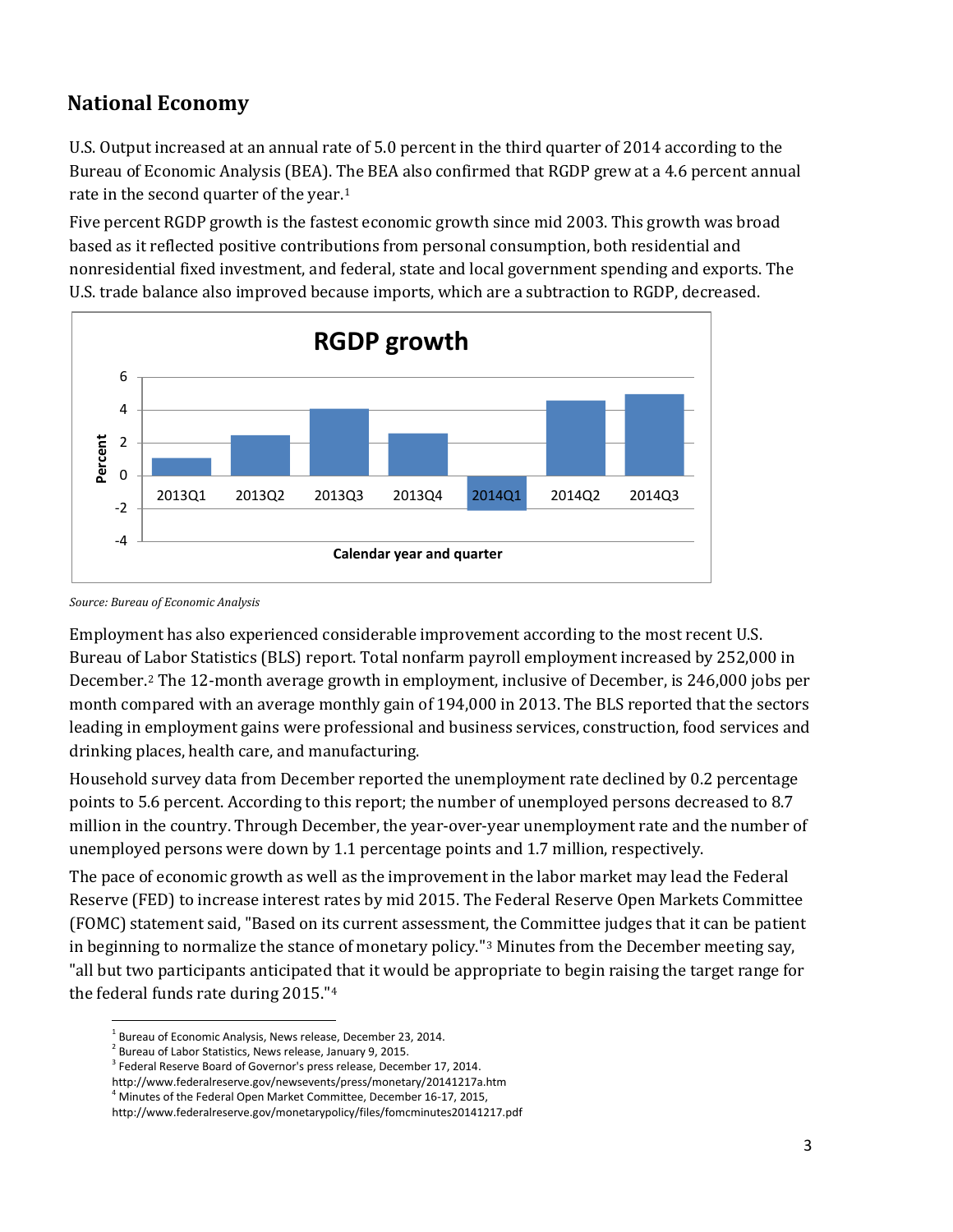## **Illinois Economy**

Illinois employment increased 0.9 percent (51,600 jobs) in the 12 months from December 2013 to December 2014.[5](#page-3-0) The employment level of the state is still below its pre-recession level in spite of the recent employment gains.

The Illinois unemployment rate fell in December to 6.2 percent, which is at its lowest level since 2008. The unemployment rate fell 2.7 percentage points in the 12-month period since December 2013 when it was 8.9 percent.



*Source: Bureau of Labor Statistics and Illinois Department of Employment Security*

The bar chart above illustrates the improvement in the unemployment rate since January 2011. The Illinois unemployment rate has remained consistently above the rest of the country. The region with the lowest unemployment rate is the Bloomington-Normal area at 5.3 percent, while the highest regional unemployment [ra](#page-3-1)te is in Rockford at 7.8 percent, according to preliminary non-seasonally adjusted data from IDES. <sup>6</sup>

The Professional and Business Services sector contributed the most to Illinois employment gains. From December 2013 to December 2014, Professional and Business services added 25,600 jobs to the state economy, about 50 percent of all job gains. As indicated in prior reports, this sector is mainly comprised by low wage occupations; therefore, its impact on the rest of the economy is small.

Construction and Educational and Health Services sectors were also significant contributors in the same 12-month period. The Trade, Transportation, and Utilities sector experienced the greatest job losses.

<span id="page-3-0"></span><sup>&</sup>lt;sup>5</sup> Illinois Department of Employment Security, News release, January 23, 2015.

<span id="page-3-1"></span> $^6$  Not based on seasonally adjusted data. Illinois Department of Employment Security, News release, January 29, 2015.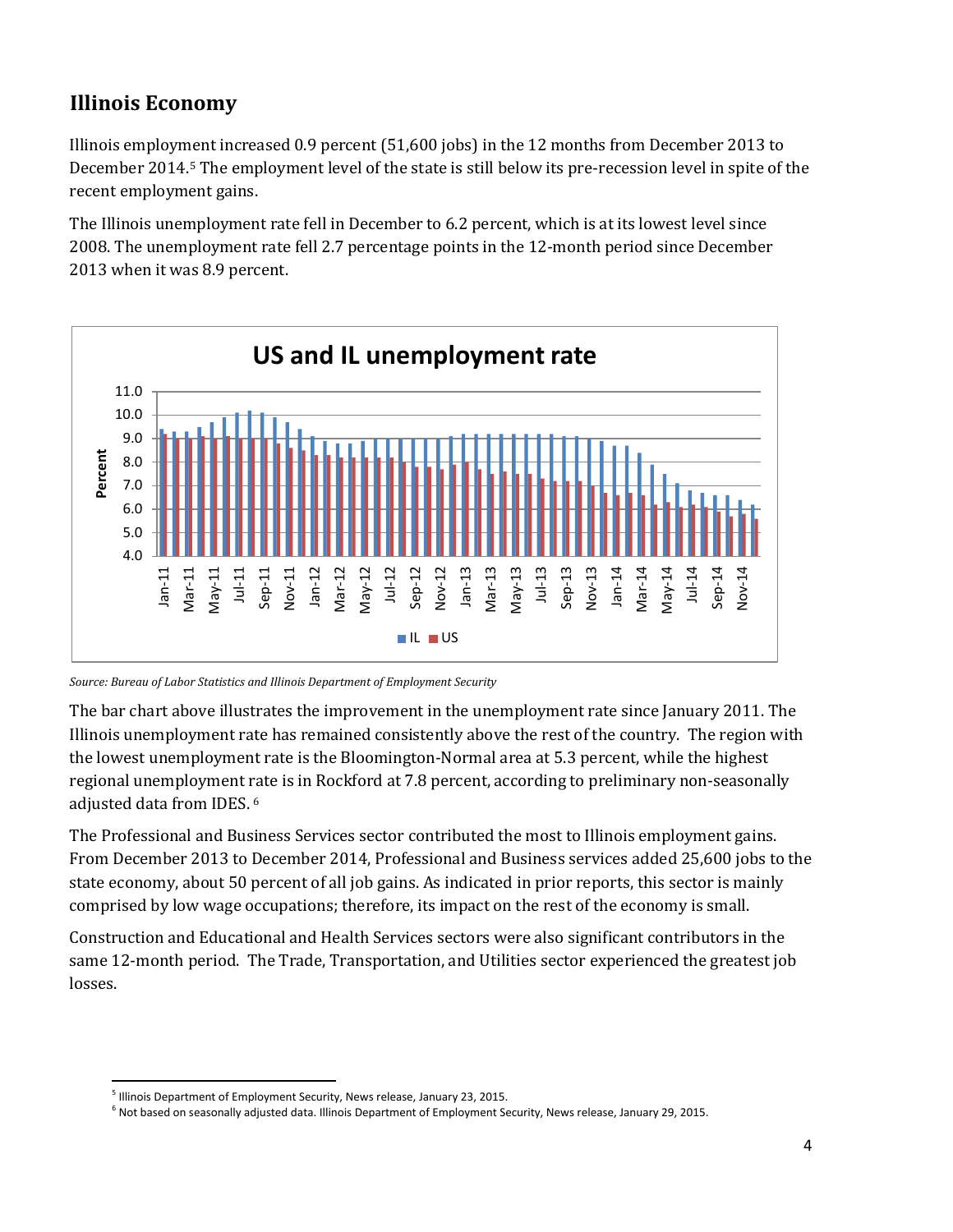# **Individual Income Tax (IIT)**

Individual income tax (IIT) revenue is very close to forecast through the first half of the fiscal year. Actual receipts were \$23 million above target, which represents a mere 0.3 percent deviation from the year-to-date forecast. IIT revenue is 0.6 percent above the enacted budget year-to-date. IIT receipts are 3.8 percent above the same six-month period last year.

Withholdings from employee paychecks performed somewhat below estimate for the quarter while non-withholding payments more than offset the withholdings shortfall. Details for each component are presented below.

The bar chart below illustrates the evolution of IIT receipts since the first quarter of fiscal year 2011, when the 5.0 percent tax rate was enacted. In accordance with current law, the individual income tax rate declined from 5.0 percent to 3.75 percent on January 1, 2015.



*Source: Illinois Department of Revenue*

#### **Withholding receipts (WIT)**

Withholding receipts performed somewhat below our expectations, ending the quarter 3.0 percent (\$113.5 million) below forecast. Underperformance of withholding receipts are not a function of declining economic performance but are rather the result of \$248.7 million in transit between the Department of Revenue and the Comptroller at the end of the calendar year. Furthermore, year-todate withholdings are 3.9 percent (\$270.9 million) above the first half of fiscal year 2014.

As indicated in prior reports, withholding receipts depend primarily on wage income, which at the same time depends directly on Illinois' employment. The latest employment statistics show a growth of 0.9 percent during calendar year 2014[7.](#page-4-0) Unfortunately, most of the job gains have been in low wage sectors such as the Professional and Business services sector and the Leisure and Hospitality sector.

<span id="page-4-0"></span> $<sup>7</sup>$  Illinois Department of Employment Security, News release, January 23, 2015.</sup>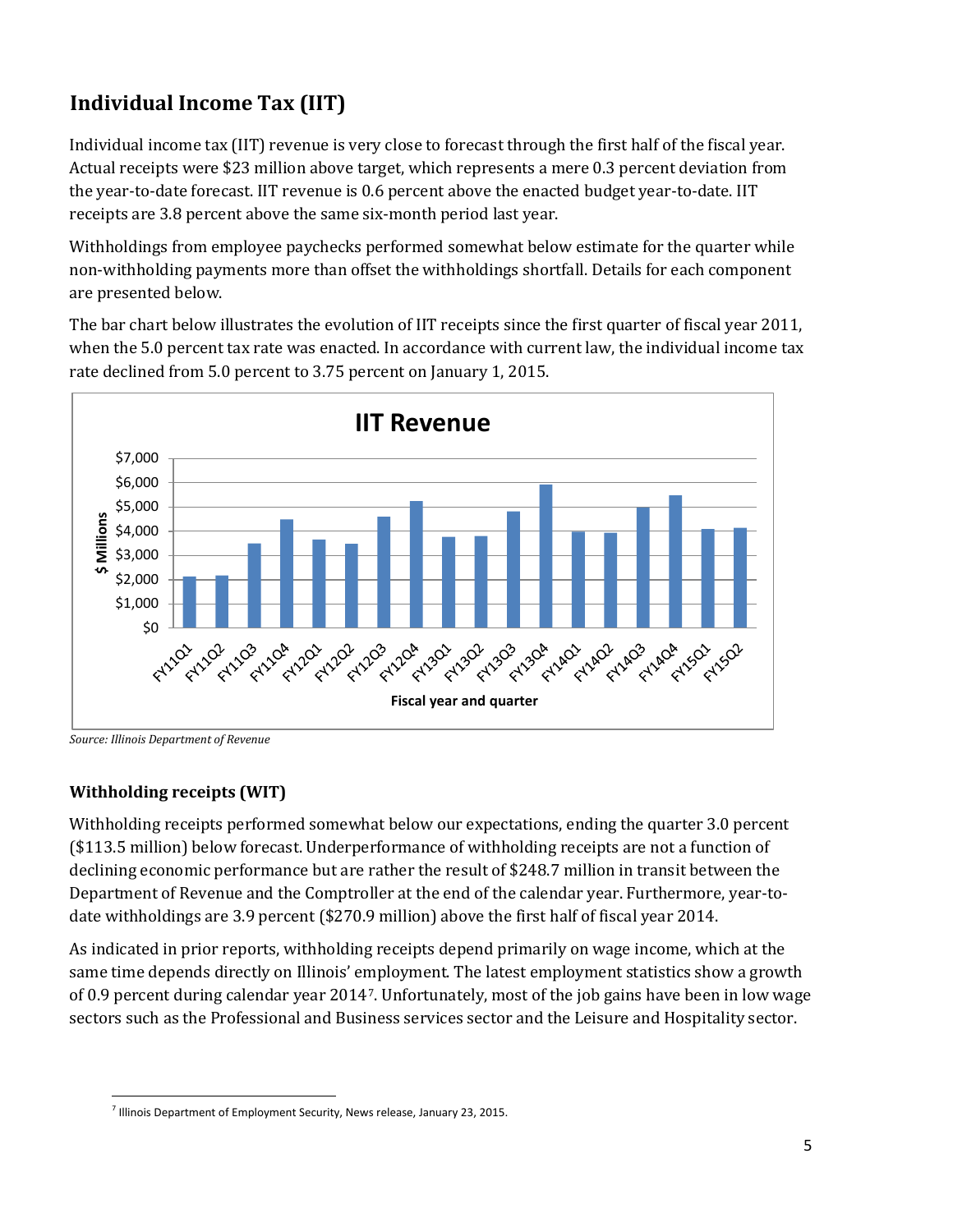Modest employment growth along with much of that growth coming in the low wage sectors explains the weak growth of withholding receipts. Indeed, the average withholding growth in non-recession years in recent decades has been significantly higher than the recent growth in withholdings.[8](#page-5-0)

Finally, the tax rate decrease effective January 1, 2015, may create some timing distortions. It is possible that withholding collections will be elevated by employers failing to make timely adjustments to employee withholdings. Failure to make the adjustment would result in a positive impact on the fiscal year's third quarter receipts and place upward pressure on refund claims next fiscal year. The Department will continue to monitor withholdings to inform policy makers.

#### **Non-withholding receipts (non-WIT)**

Second quarter non-WIT receipts performed better than expected. Non-WIT ended the quarter 37.7 percent (\$116.9 million) above our estimate for the quarter. This quarterly result puts non-WIT 20.6 percent above our year-to-date estimate.

It is likely that greater than expected capital gains realizations have contributed to the strong performance of non-WIT. As we have pointed in prior reports, non-WIT represents tax withheld on non-wage income such as capital gains, dividends, interest and rental income.

One should proceed with caution if attempting to extrapolate recent non-WIT performance on to the remainder of the fiscal year. Variables that drive non-WIT such as the stock market and capital gain realizations are rather unpredictable. Furthermore, almost 80 percent of non-WIT receipts are still to be accounted for in the second part of the year.

| Components Year-to-Date (\$ millions) |           |                 |               |              |
|---------------------------------------|-----------|-----------------|---------------|--------------|
|                                       | Actual    | <b>Forecast</b> | \$ Difference | % Difference |
| Withholding                           | \$7,187.7 | \$7,341.9       | $-5154.2$     | $-2.1%$      |
| Non-Withholding                       | \$1,038.5 | \$861.3         | \$177.2       | 20.6%        |
| <b>Total</b>                          | \$8,226.2 | \$8,203.2       | \$23.0        | 0.3%         |
|                                       | FY2014    | <b>FY2015</b>   | \$ Difference | % Difference |
| Withholding                           | \$6,916.9 | \$7,187.7       | \$270.9       | 3.9%         |
| Non-Withholding                       | \$1,010.5 | \$1,038.5       | \$27.9        | 2.8%         |
| <b>Total</b>                          | \$7,927.4 | \$8,226.2       | \$298.8       | 3.8%         |

*Payment totals match the Comptroller's receipts. Withholding and estimated and final payments are derived from IDOR collection data and in-transit fund data. Totals may not equal individual components due to rounding.*

<span id="page-5-0"></span><sup>&</sup>lt;sup>8</sup> For example, the average growth of withholdings was almost 5 percent in the expansion period of FY2004 through FY2008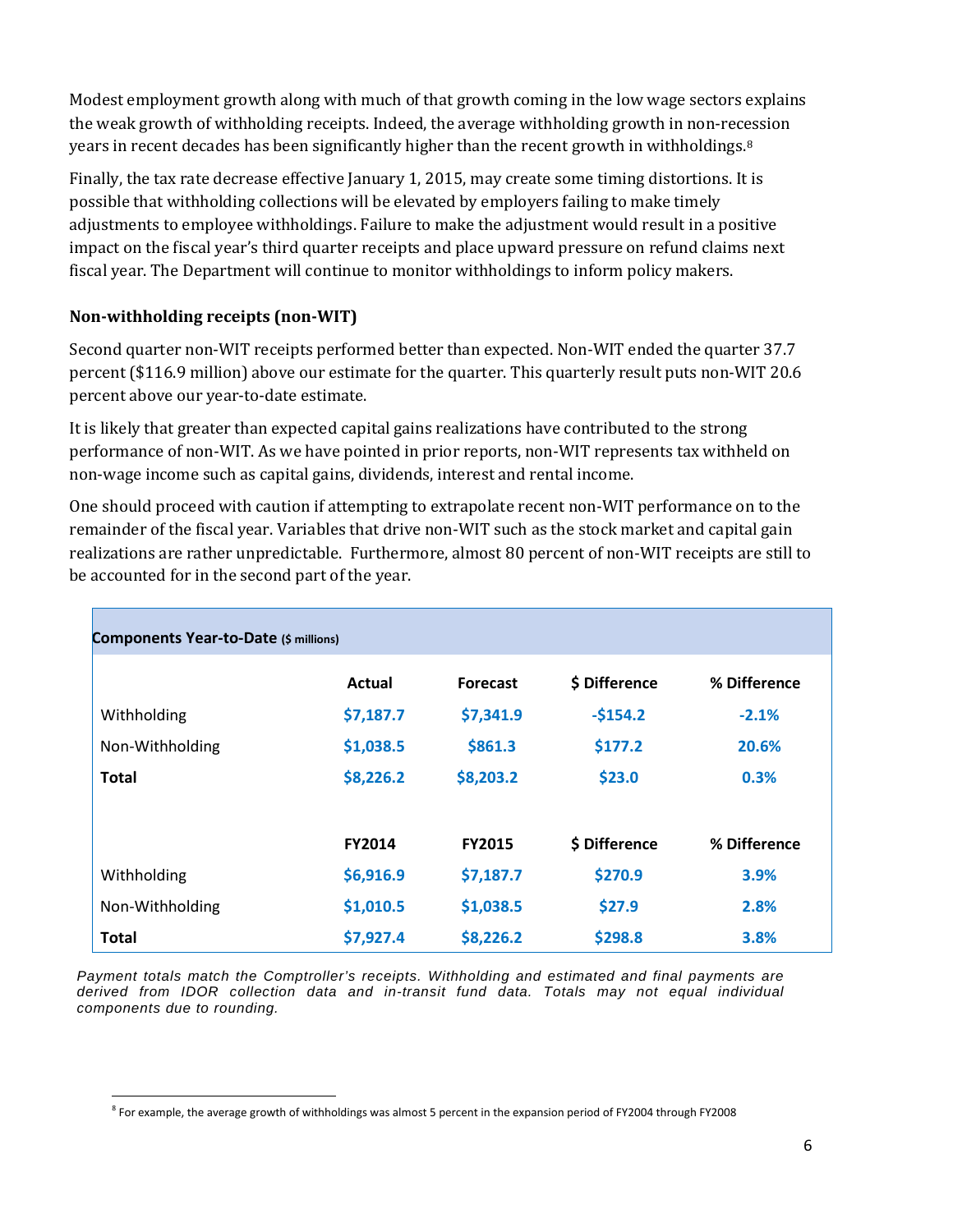# **Corporate Income Tax (CIT)**

Corporate Income Tax receipts continued to miss forecast in fiscal year 2015, with a decline of 14.2 percent compared to the same period of fiscal year 2014. Corporate income tax receipts grew strongly throughout fiscal year 2013 and the first three quarters of fiscal year 2014, at which point receipts have shown a consistent downward trend.In the first quarter, gross receipts totaled \$1,312.7 million. In light of this performance, the forecast for Corporate Income Tax was revised down for fiscal year 2015, from \$3,575 to \$3,100 million.

We are still investigating the reason for the decline in the corporate income tax. While working with limited information, we believe that there are several causes that explain the decline rather than a single explanation. These causes include lower than expected corporate profits and the lifting of the cap on using Net Operating Loss deductions.

Corporate profits growth fell far short of forecast in calendar year 2014, the period that affects fiscal year 2015 receipts. Domestic corporate profits grew 0.2 percent during the year, well short of the 6.2 percent growth expected in the fiscal year 2015 forecast. Each of the major estimated payment months for calendar year 2014 filers has experienced a year-over-year decline in revenue. Other states with corporate income taxes similar to Illinois' tax have been experiencing this slowdown as well. According to the Federation of Tax Administrators, excluding Illinois and states that lack a similar tax, corporate income taxes nationally have performed poorly as of recently. For the 12-month period ending in November 2014 (the most recent data available), the average state corporate income tax declined 1.2 percent compared to the same period in the prior year.

The expiration of the \$100,000 cap on Illinois Net Operating Loss deductions (NOLs) appears to have hurt performance as well. When forecasting fiscal year 2015 receipts, it was not clear that businesses would incorporate this deduction into their 2015 estimated payments but it appears now that this deduction has had an impact. NOLs are a deduction that allows taxpayers to use losses accrued in prior periods to offset gains in the current period, and the use of them was capped at \$100,000 for corporate income tax taxpayers in recent years. The cap was lifted for tax years ending on or after December 31, 2014.

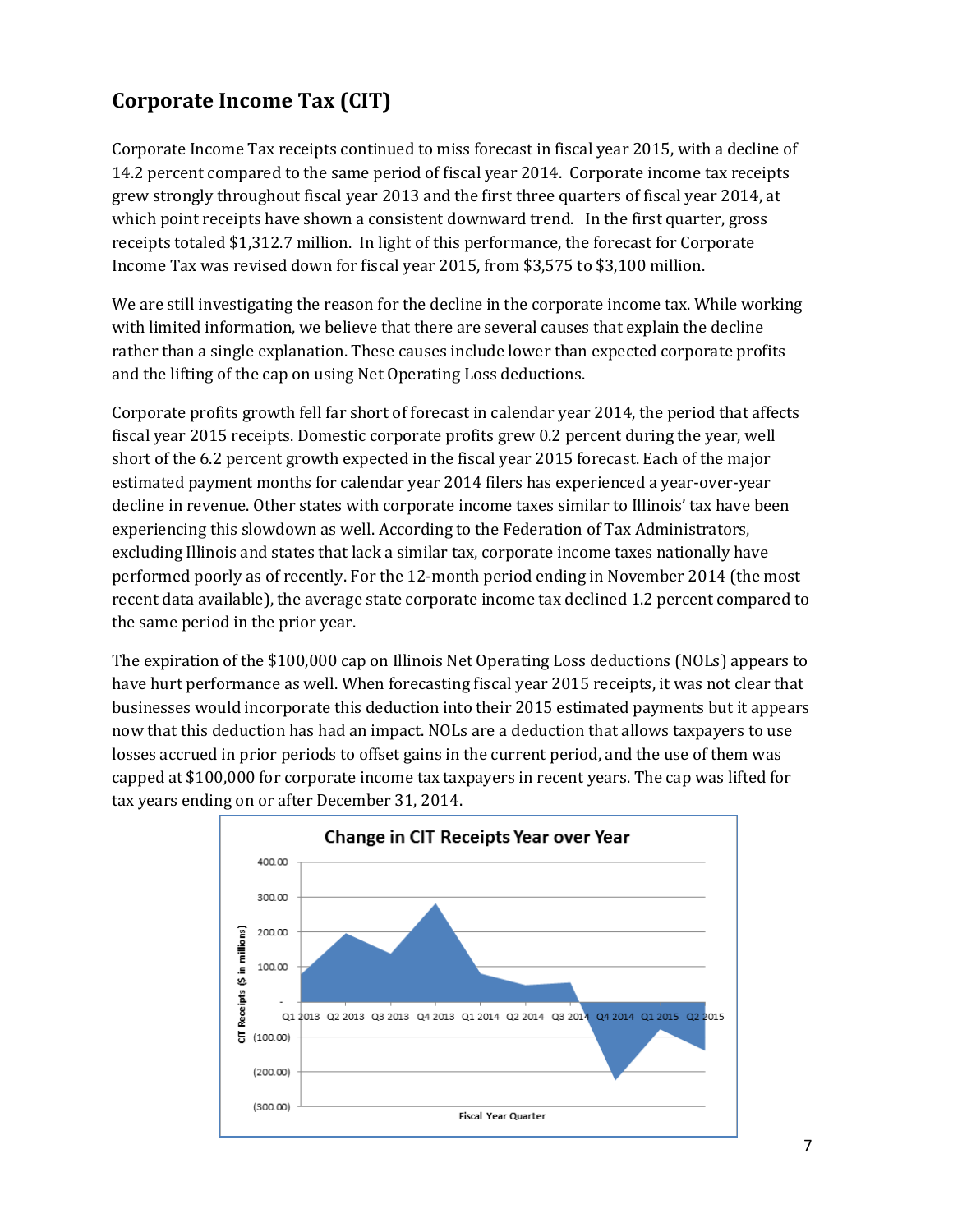## **Sales & Use Tax**

In November, after several months of higher-than-expected growth, the fiscal year 2015 forecast was revised upwards from \$7,847 million to \$7,950 million, the latter of which equates to 3.6 percent growth over fiscal year 2014. Even after this upward revision, state sales and use tax receipts continue to exceed expectations. December receipts were 9.2 percent (\$64.0 million) higher than December last fiscal year and 6.9 percent (\$48.9 million) above our forecast. Receipts for the second quarter of fiscal year 2015 were 7.4 percent (\$145.7 million) higher than the second quarter last fiscal year and 2.4 percent (\$48.9 million) above our forecast.

| Year-to-Date Comparison (\$ millions)                                        |                |                |               |              |
|------------------------------------------------------------------------------|----------------|----------------|---------------|--------------|
|                                                                              | <b>FY 2014</b> | <b>FY 2015</b> | \$ Difference | % Difference |
| <b>Vehicles</b>                                                              | \$563.5        | \$633.3        | \$69.8        | 12.4%        |
| Motor fuel*                                                                  | \$382.9        | \$354.4        | $-$ \$28.5    | $-7.4\%$     |
| All else                                                                     | \$2,949.0      | \$3,148.7      | \$199.7       | $6.8\%$      |
|                                                                              | \$3,895.4      | \$4,136.4      | \$241.0       | 6.2%         |
| *Estimated. IDOR does not have actual data on sales/use tax from motor fuel. |                |                |               |              |

Although falling motor fuel prices caused tax receipts from the associated sales to decline over the first two quarters, relief at the pump typically contributes positively to consumer sentiment and non-fuel consumer spending by leaving more disposable income in consumers' pockets. December receipts are a good illustration of this. Despite an estimated 20.2 percent drop in state sales and use tax receipts from motor fuel sales in December, overall receipts for the month posted year-over-year growth of 9.2 percent. Current forecasts project significantly lower motor fuel prices for the rest of fiscal year 2015 compared to last fiscal year.

Receipts from vehicle sales had yet another strong quarter, posting year-over-year growth of 11.2 percent (\$31.0 million). Motor vehicle sales are being driven primarily by consumers' need to replace aging vehicles (the average light vehicle today is over 11 years old) and by recordlow interest rates, which lower the cost of auto financing. The finance rate on consumer installment loans at commercial banks (48-month loan for a new automobile) has hovered between 4 percent and 5 percent for the last few years. These are among the lowest rates of the last forty years, during which time the average rate was nearly double at approximately 9.7 percent.

For anyone looking for the revenue impact of December's holiday shopping, you will have to wait until the January report is issued. Due to tax return filing schedules, there generally is a one month lag between when a sale occurs and when IDOR receives the tax from that particular sale. Therefore, sales that occurred in December will affect January's receipts. It's also worth noting that gift cards are not taxed until they are redeemed. This has the effect of delaying the tax impact of some holiday spending by shifting it into January (and thus into February receipts) or later.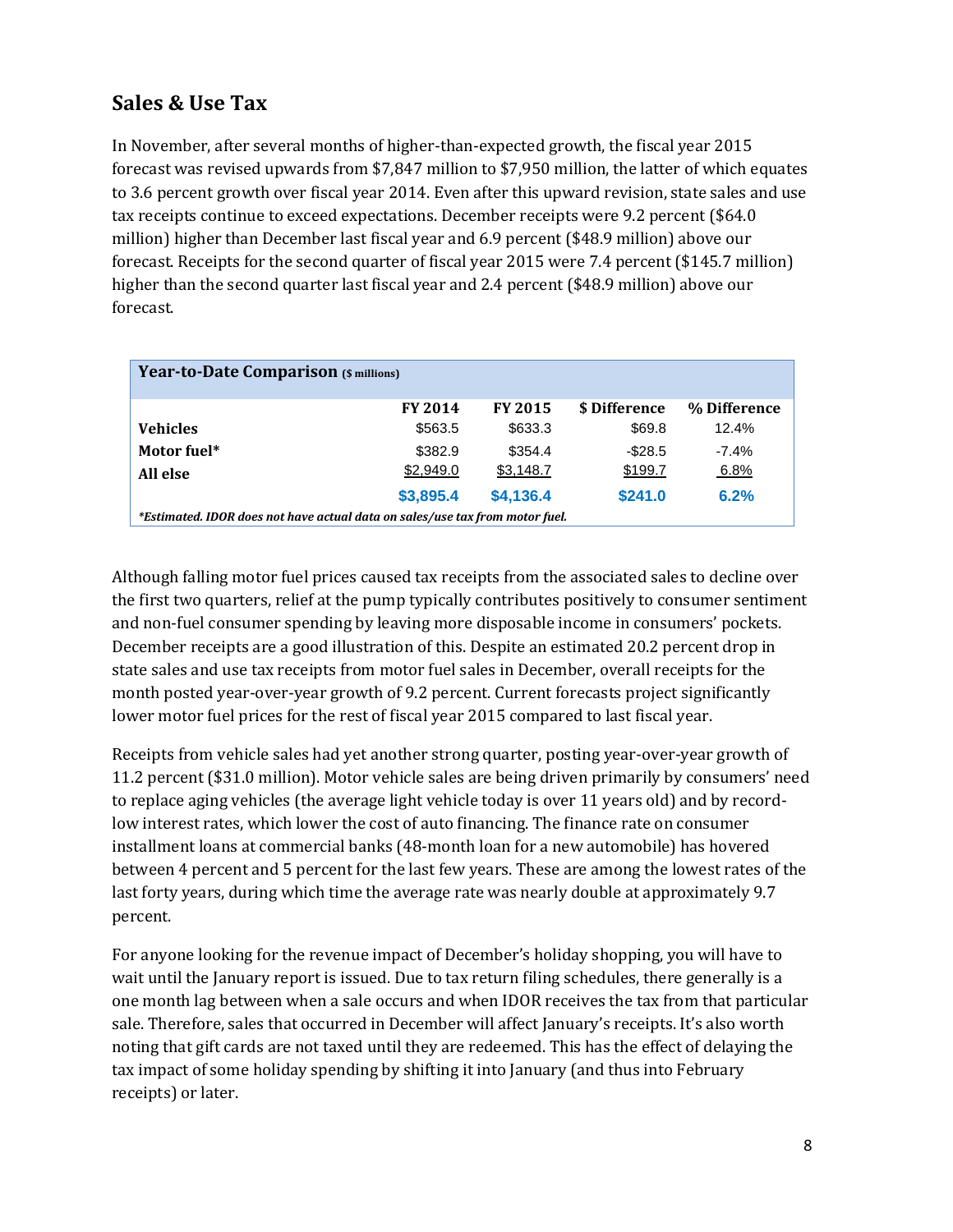#### **Public Utilities Taxes**

Public Utilities Tax receipts are currently \$460.0 million, 3.0 percent (\$14.3 million) below forecast, after underperforming expectations in the second quarter of the year. Leading this decline is the Electricity Excise Tax, which is 4.4 percent (\$9.1 million) below forecast at the end of the second quarter, after being up \$2.9 million against forecast in the first quarter. Telecomunications Excise Tax is still underperforming expectations year to date, while Natural Gas is slightly above forecast.

#### **Telecommunications**

Telecommunication Excise Tax receipts were \$218.2 million year to date at the end of calendar year 2014, 3.8 percent below the revised forecast. The forecast of \$450 million was revised down to \$445 million due to the spillover of \$5 million in credit carry-forwards from fiscal year 2014 to fiscal year 2015.

Telecom is expected to grow in fiscal year 2015 compared to fiscal year 2014 due to the use of \$60 million in credit carry-forwards in 2014. However, the base for Telecommunications Excise Tax continues to erode as consumers abandon land line services and gravitate to smart devices and services not taxable under the Telecommunications Excise Tax. In 2013, 40.8 percent of Illinois adults lived in a household that did not have a landline, an increase from 38.0 percent in 2012.[9](#page-8-0)

#### **Electricity**

The Electricity Excise Tax forecast for fiscal year 2015 was revised downward, from \$413 million to \$403 million. Electricity Excise Tax receipts came in at \$196.4 million, 4.4 percent (\$9.1 million) below the revised forecast. Receipts were below the same period last year by 2.2 percent due to the decline in electricity sales in Illinois. According to the Energy Information Administration (EIA), retail sales of electricity in Illinois were down 2.6 percent between May and October 2014, which corresponds to Electricity tax receipts for the first half of fiscal 2015.

#### **Natural Gas**

Natural Gas receipts year-to-date are slightly above forecast, by 7.0 percent (\$2.9 million). Given that winter heating demand drives Natural Gas receipts, we cannot recommend any changes to the forecast. The second half of the fiscal year brings in approximately 75.0 percent of expected Natural Gas receipts. Heating Degree Day statistics for Illinois suggest that the first half of the fiscal year was slightly cooler than normal, implying a greater demand for natural gas.

<span id="page-8-0"></span> <sup>9</sup> CDC/NCHS, National Health Interview Survey, 2009–2013; U.S. Census Bureau, American Community Survey, 2008–2012; and infoUSA.com consumer database, 2008–2012.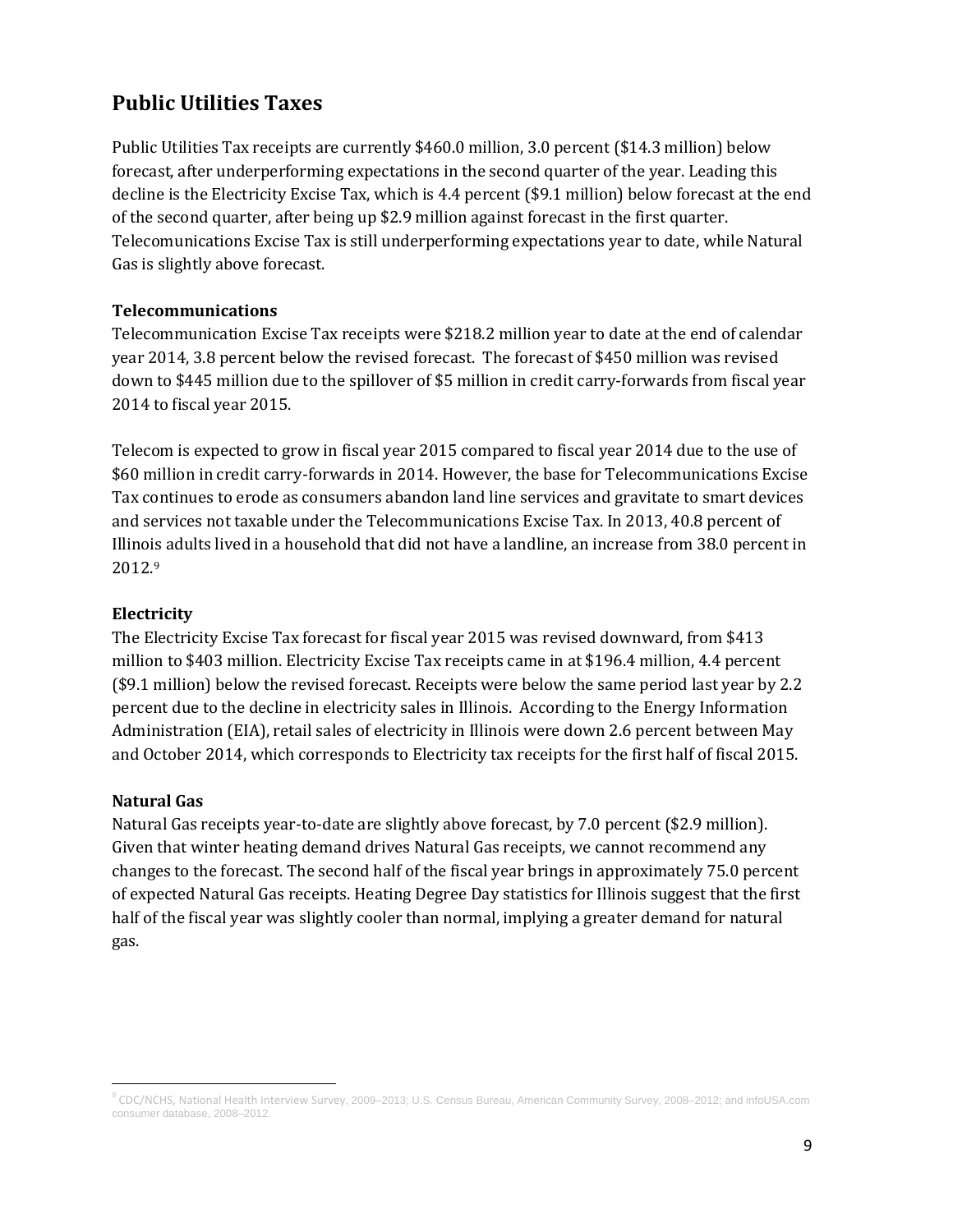## **Liquor Tax**

Liquor tax receipts to the General Revenue Fund in the second quarter of fiscal year 2015 were 0.5 percent below the same quarter last fiscal year and 2.0 percent below IDOR's forecast. Statistics for fiscal year 2014 show that the taxable consumption of beer increased 1.2 percent compared to fiscal year 2013, while the taxable consumption of wine and spirits were basically flat at -0.1 percent and 0.1 percent, respectively. Spirits made up the largest share of fiscal year 2014 liquor tax receipts to the General Revenue Fund (54.7 percent), followed by beer (29.9 percent), and wine (15.4 percent).

| Year-to-Date (\$ millions) | *Includes General Revenue Fund |                                 |               |              |
|----------------------------|--------------------------------|---------------------------------|---------------|--------------|
|                            | <b>Actual</b>                  | <b>IDOR</b><br><b>Forecast</b>  | \$ Difference | % Difference |
| All Funds*                 | \$144.8                        | \$146.8                         | $-$2.0$       | $-1.3%$      |
| General Revenue Fund       | \$85.3                         | \$86.4                          | $-$1.2$       | $-1.3%$      |
|                            | <b>Actual</b>                  | <b>HR389</b><br><b>Forecast</b> | \$ Difference | % Difference |
| General Revenue Fund       | \$85.3                         | \$85.4                          | $-$0.1$       | $-0.2%$      |
|                            | <b>FY 2014</b>                 | <b>FY 2015</b>                  | \$ Difference | % Difference |
| All Funds*                 | \$144.6                        | \$144.8                         | \$0.2\$       | 0.1%         |
| General Revenue Fund       | \$85.2                         | \$85.3                          | \$0.1         | 0.1%         |

## **Motor Fuel Taxes**

After the first quarter of fiscal year 2015, we reported that combined motor fuel tax receipts (regular MFT, IFTA, and UST) were down 7.0 percent year-over-year and were 5.4 percent below IDOR's forecast. At the time, we believed the poor performance was caused by cash flow volatility rather than genuine changes in taxable fuel consumption, and we were correct. The weak first quarter was followed by a very strong second quarter as the cash flow volatility worked itself out.

Receipts for the second quarter increased 5.2 percent (\$17.3 million) year-over-year and were 9.7 percent (\$30.7 million) above IDOR's forecast.

Combined motor fuel tax receipts for the first half of fiscal year 2015 were 0.9 percent (\$5.7 million) below the first half last fiscal year and 2.1 percent (\$13.2 million) above IDOR's forecast. This cumulative result for the first half of fiscal year 2015 provides a more reliable indicator of overall performance and trend than do either of the first two quarters in isolation.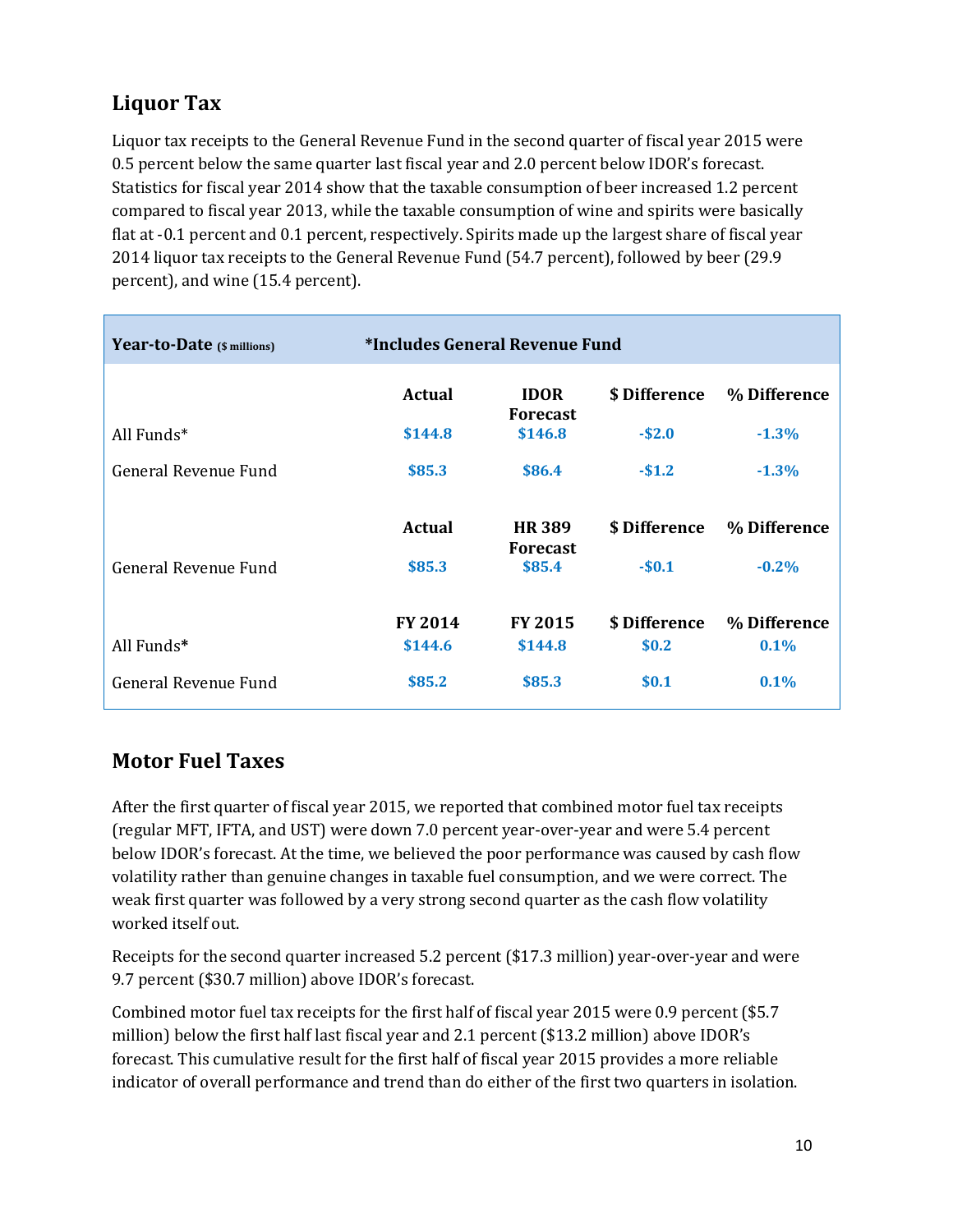## **Other Tobacco Products Tax**

Half way through fiscal year 2015, Other Tobacco Products Tax receipts total slightly short of expectation. For the first two quarters of the fiscal year, receipts totaled \$19.3 million. This amount is 6.3 percent short (\$1.3 million) of the year-to-date forecast. Current year receipts show a growth of only 2 percent over receipts from this same time last year. While a lack of growth last year could be explained in part by a return to trend following the tax rate increase, a lack of growth this year is unexpected. As with the Cigarette Tax, the third quarter for OTP tax receipts is generally where the lowest monthly totals come in. If receipts do not show growth closer to the fiscal year 2015 forecast assumption of 5 percent then a revision for this and next year's receipts forecast will likely be made using a reduced growth assumption.

## **Cigarette and Cigarette Use Taxes**

At the half way mark for the year, Cigarette Tax receipts are performing above expectation. For the end of the second quarter of fiscal year 2015, year-to-date Cigarette Tax receipts exceeded estimates by 6.1 percent. This is down from last quarter's level of 10.8 percent. Surplus receipts from this quarter can be attributed mainly to the strong activity seen in the month of November where final totals came in 11 percent over forecast. Receipts for the end of the quarter match the levels seen at the end of the second quarter last year. If this trend continues, fiscal year 2015 may end with Cigarette Tax receipts close to the 2014 level. Furthermore, continuation of the trend for the remainder of the fiscal year would complete the recovery of tax receipts from the impact of the tax rate change in 2012. From that point forward, it is expected that receipts would return to the overall multiyear declining trend seen in the data going back more than ten years.

Whether or not receipt levels indicate the end of this recovery from the tax increase will be dependent on how receipt totals look at the end of the third quarter. Traditionally, the third quarter tends to be when receipts hit their lowest monthly levels and sometimes fall significantly below expected levels. If receipts continue to come in at or above the same year to date level of 2014 through the third quarter, then it will be safe to say that receipts have finished recovering.

| Year-to-Date (\$ millions)         |                              |                                | *Includes the General Revenue Fund       |                                 |
|------------------------------------|------------------------------|--------------------------------|------------------------------------------|---------------------------------|
| All Funds*<br>General Revenue Fund | Actual<br>\$434.3<br>\$176.8 | Estimate<br>\$409.2<br>\$177.5 | <b>S</b> Difference<br>\$25.1<br>$-50.7$ | % Difference<br>6.1%<br>$-0.4%$ |
| All Funds*                         | <b>FY 2014</b><br>\$432.8    | <b>FY 2015</b><br>\$434.3      | \$ Difference<br>\$1.5                   | % Difference<br>0.3%            |
| General Revenue Fund               | \$176.8                      | <b>S176.8</b>                  | \$0.0                                    | 0.0%                            |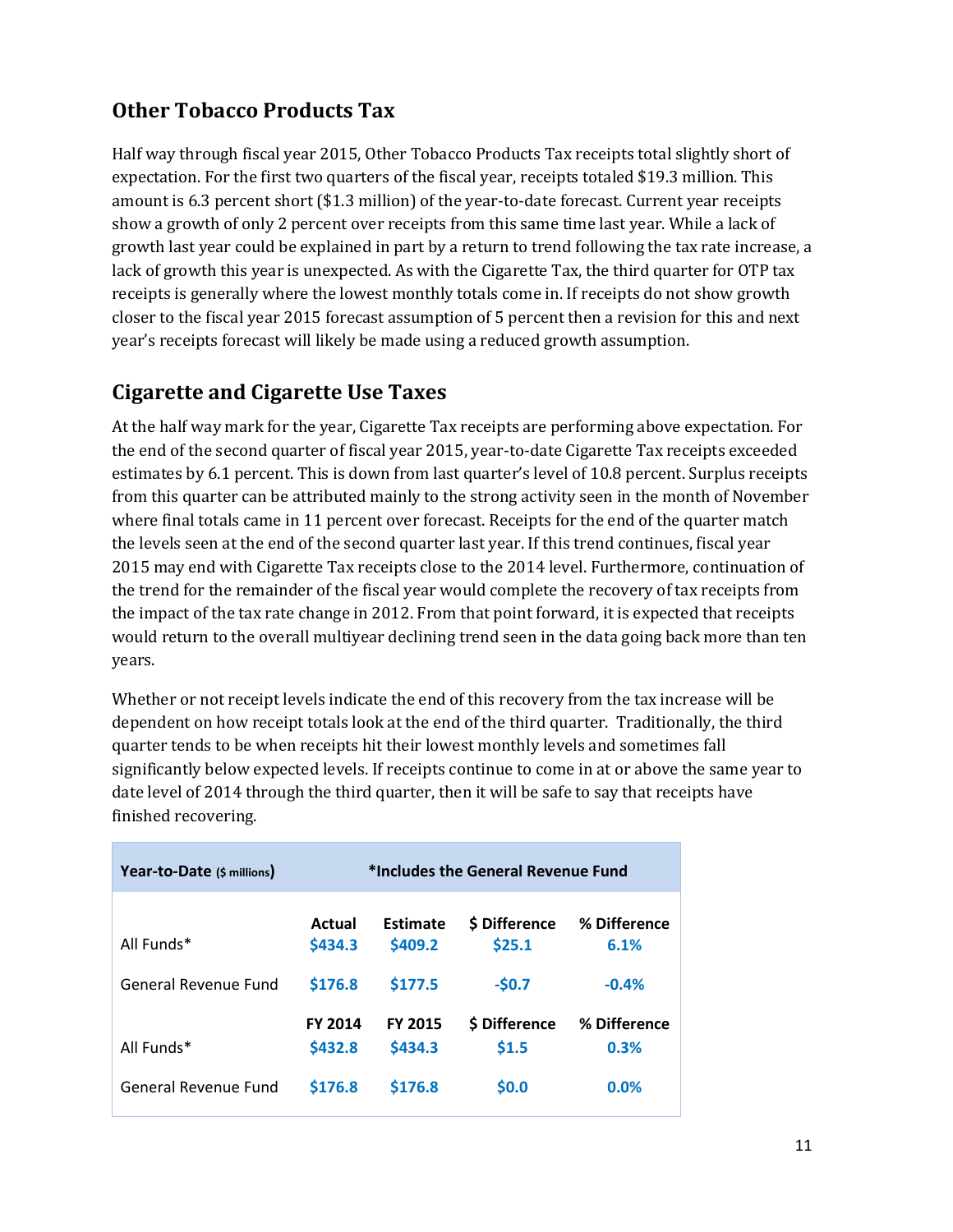## **Hotel Operators' Occupation Tax (HOOT)**

The Hotel Operators' Occupation Tax ended the first half of fiscal year 2015 with General Revenue Fund receipts continuing to exceed the forecast. Receipts for the end of the second quarter were 4.9 percent above forecast for 2015 and 11.7 percent above last year. The strong performance of HOOT revenues is related to above average receipts for the months of October and November.

Chicago tourism is largely responsible for driving the growth in tax receipts. The following two tables show average daily room rate (ADR) and the occupancy rate (Occ) statistics for the Chicago hotel market. Both ADR and Occ exhibit growth over last year's level and are significant explanatory variables in assessing October and November's growth in tax receipts. Based on available information, year-over-year growth in these indicators and HOOT receipts is likely to continue into the third quarter. In general, the third quarter is a slow time for the Illinois hotel market, so a revision to the HOOT receipt forecast will not be considered until the third quarter data is finalized.



*Source: Choose Chicago. Monthly Occupancy and ADR Statistics.[10](#page-11-0)*

<span id="page-11-0"></span><sup>&</sup>lt;sup>10</sup> http://www.choosechicago.com/articles/view/monthly-occupancy-and-adr-statistics/72/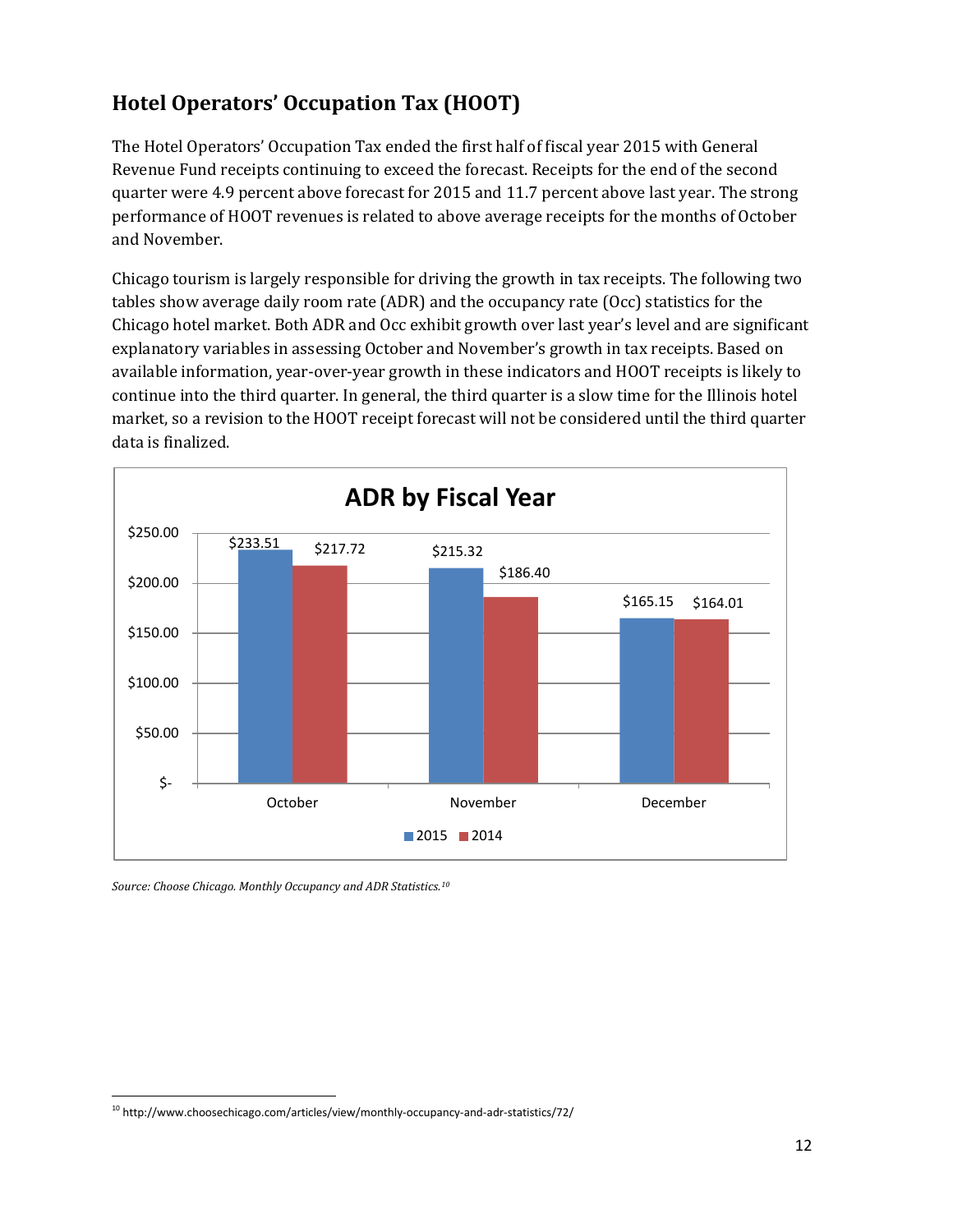



|                            |                           |                            | <b>Hotel Operators' Occupation Tax (HOOT)</b> |                       |
|----------------------------|---------------------------|----------------------------|-----------------------------------------------|-----------------------|
| Year-to-Date (\$ millions) |                           |                            | *Includes the General Revenue Fund            |                       |
| All Funds*                 | Actual<br>\$152.9         | <b>Estimate</b><br>\$145.8 | \$ Difference<br>\$7.1                        | % Difference<br>4.9%  |
| General Revenue Fund       | \$19.7                    | \$17.1                     | \$2.6                                         | 15.2%                 |
| All Funds*                 | <b>FY 2014</b><br>\$136.9 | <b>FY 2015</b><br>\$152.9  | \$ Difference<br>\$16.0                       | % Difference<br>11.7% |
| General Revenue Fund       | <b>S15.6</b>              | \$19.7                     | \$4.1                                         | 26.3%                 |

<span id="page-12-0"></span> $^{11}$ http://www.choosechicago.com/articles/view/monthly-occupancy-and-adr-statistics/72/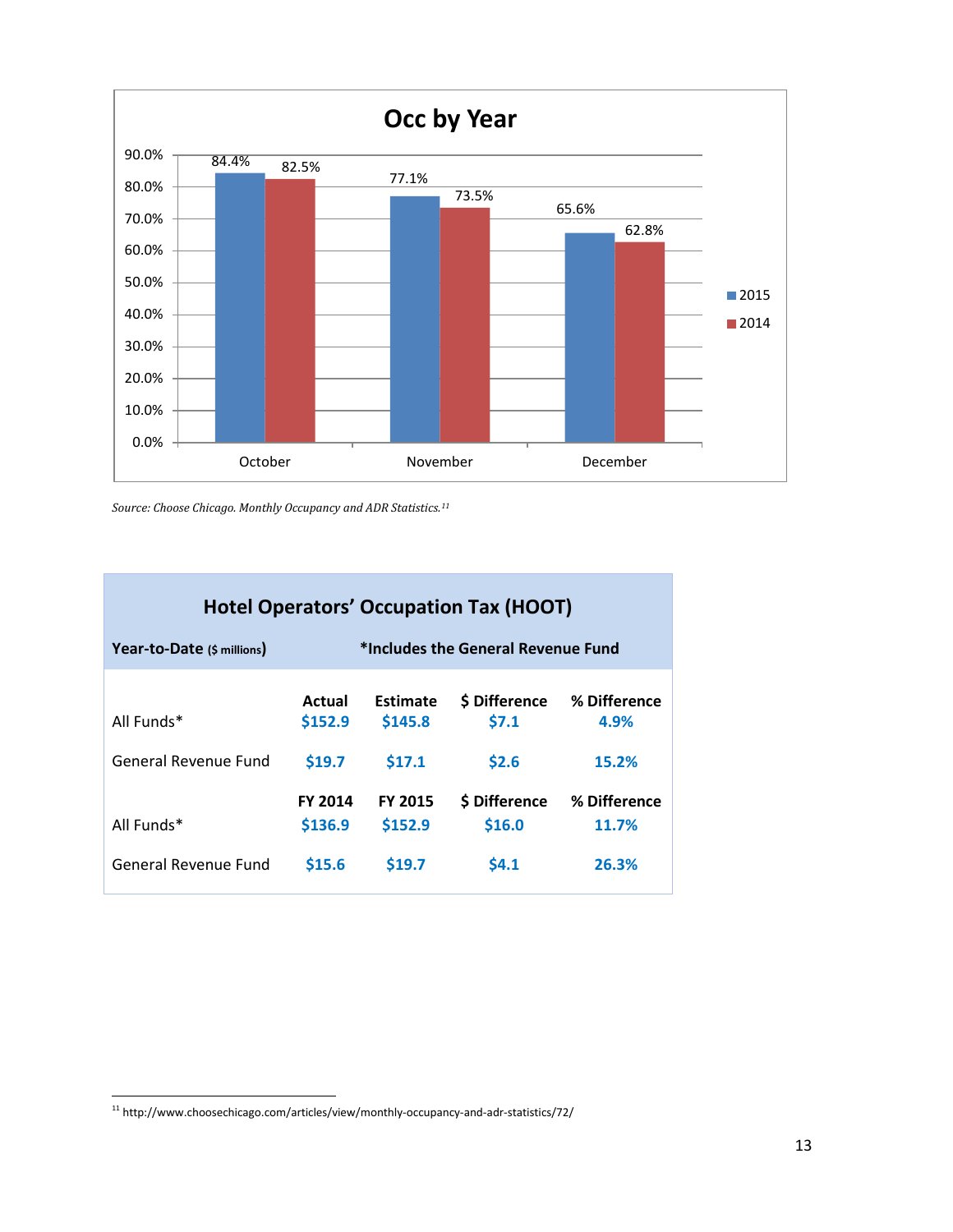### **Estate Tax**

Estate Tax receipts ended the second quarter of fiscal year 2015, 64 percent above forecast. Based on this performance and the concerns brought up in the previous quarter's report, the fiscal year 2015 GRF receipt forecast has been revised upward to \$275 million. This represents a \$73 million increase (36 percent). This revision attempts to better capture the long term trend going back to fiscal year 2005. Below is a graph of tax receipts showing the old forecast (in red) and the revision (in green).



*Source: Illinois Department of Revenue*

| Year-to-Date (\$ millions)  |                           |                           | *Includes the General Revenue Fund |                       |
|-----------------------------|---------------------------|---------------------------|------------------------------------|-----------------------|
| All Funds*                  | Actual<br>\$166.1         | Estimate<br>\$137.5       | <b>S</b> Difference<br>\$28.6      | % Difference<br>20.8% |
| <b>General Revenue Fund</b> | \$156.1                   | \$129.3                   | \$26.8                             | 20.7%                 |
| All Funds*                  | <b>FY 2014</b><br>\$137.5 | <b>FY 2015</b><br>\$166.1 | <b>S</b> Difference<br>\$28.6      | % Difference<br>20.8% |
| General Revenue Fund        | \$129.3                   | \$156.1                   | \$26.8                             | 20.7%                 |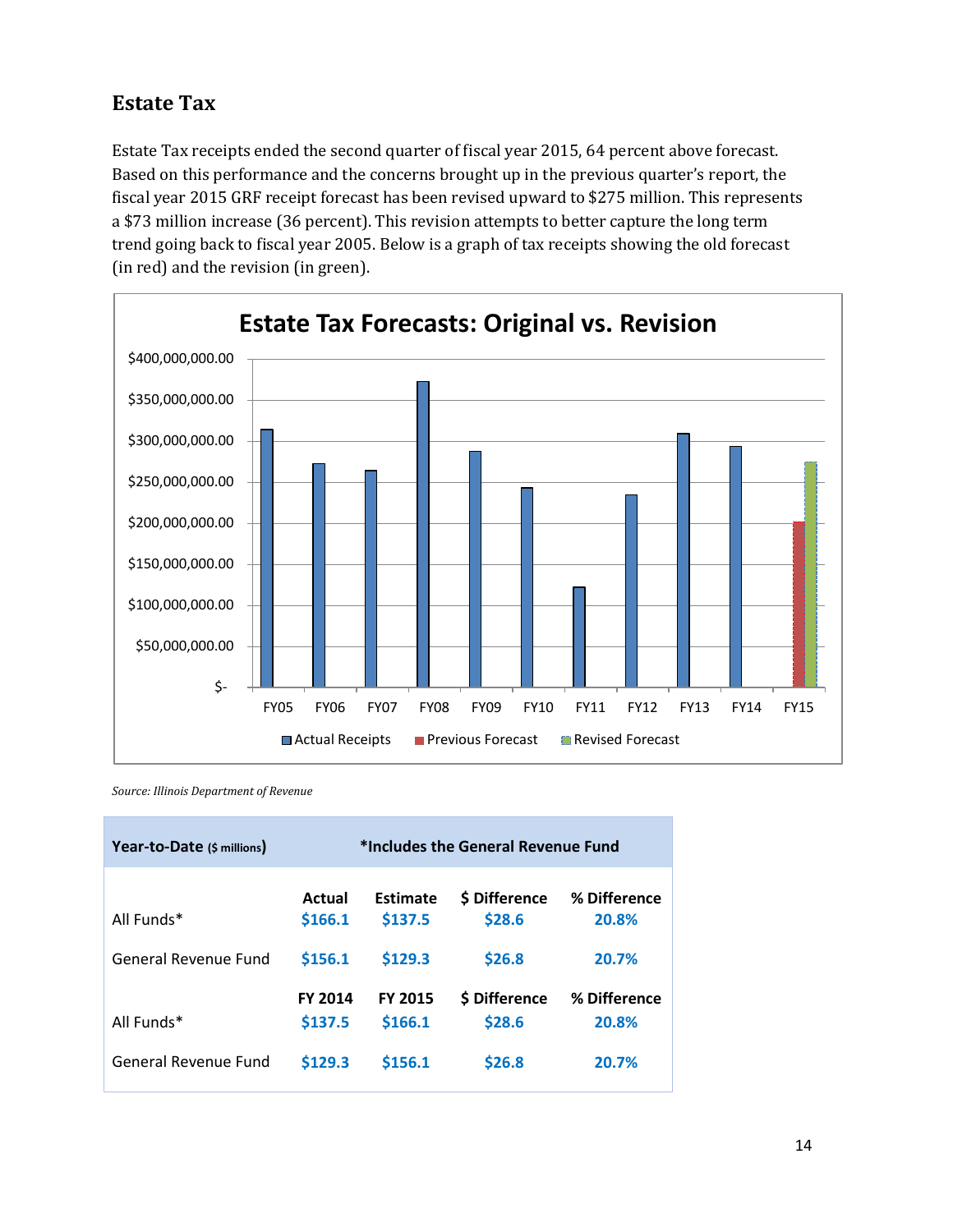## **Real Estate Transfer Tax (RETT)**

RETT receipts through the second quarter of fiscal year 2015 are 14.6 percent (\$4.7 million) higher than the forecast of \$32.1 million.

#### **Market Factors Impact on RETT Receipts**

#### *Illinois Home Prices:*

The Illinois Association of Realtors reported the December 2014 Illinois median home prices had an increase of 3.7 percent over December of 2013. The price increase was attributed to a continued overall tight inventory as home sales dipped by 0.9 percent over the same period. RETT receipts are a function of both prices and number of sales. Slow growth in prices and sales may lead to a relative slow growth in RETT receipts for the foreseeable future. Foreclosures and the accompanying problem of homes in negative equity are primary reasons.

#### *Foreclosure Inventory:*

Corelogic, a prominent industry data and analytics firm, defines foreclosure inventory as the share of mortgage homes that have been placed in the process of foreclosure by the lender. Corelogic releases a monthly National Foreclosure Report which tracks foreclosure inventory at the national and state level. Corelogic expects continued slow improvement in the foreclosure inventory rates both at the national level and in Illinois.[12](#page-14-0) The Illinois foreclosure rate declined to 1.9 percent and nationally the foreclosure rate declined to 1.5 percent. The continued reductions in the foreclosure inventory in Illinois will have a positive effect on housing prices due to sales of distressed homes becoming a smaller share of the total market.



*Source: Corelogic National Foreclosure Report*

<span id="page-14-0"></span> <sup>12</sup> *National Foreclosure Report*. Rep. November 2014. Corelogic, 2015. Web. 16 Jan. 2015.

<http://www.corelogic.com/research/foreclosure-report/national-foreclosure-report-december-2014.pdf>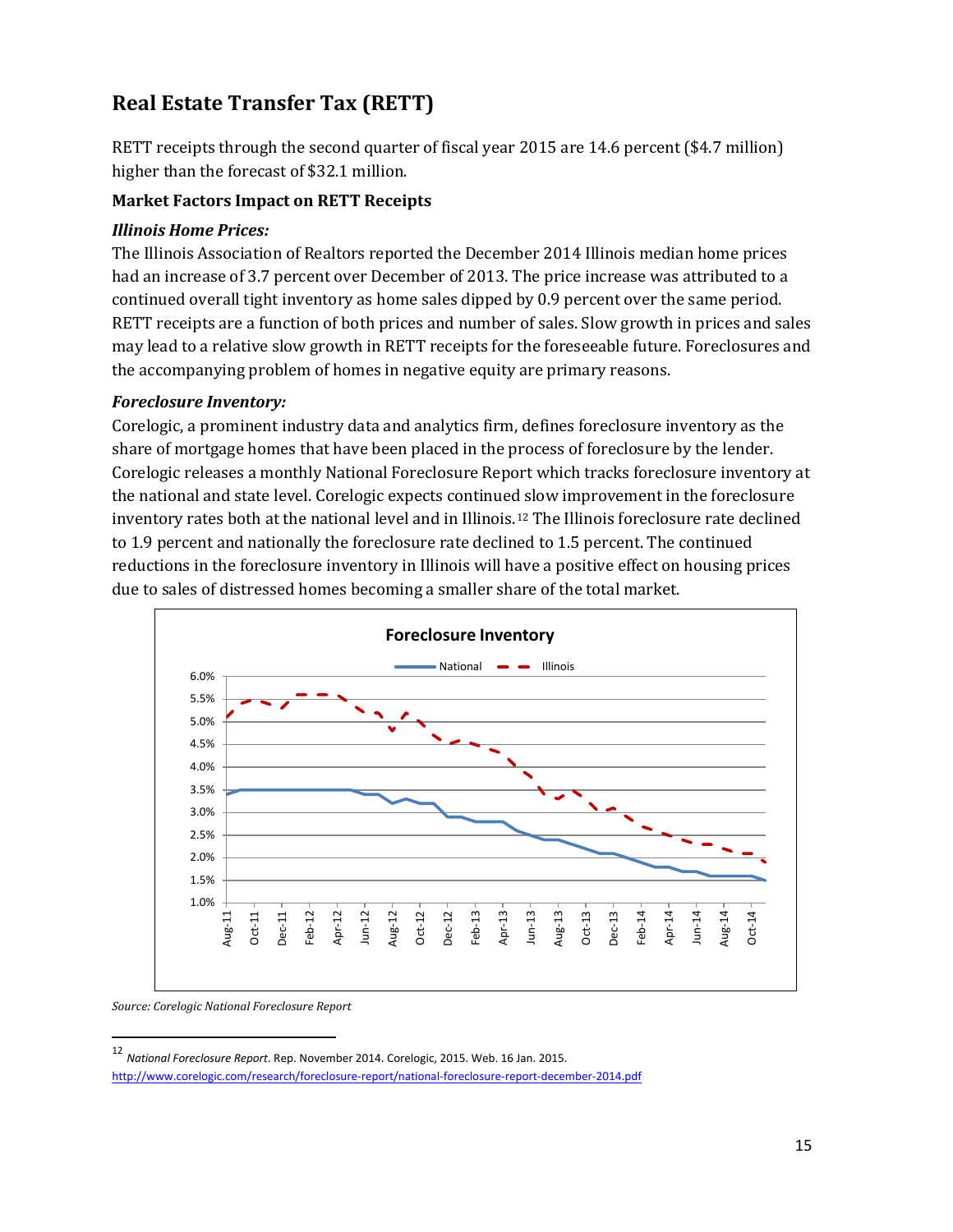High foreclosure inventory rates can contaminate a local real estate market and have a negative effect on "pure market" sales. A recent study by the Illinois Association of Realtors found that property values in "contaminated" neighborhoods can be reduced by \$2,246 per foreclosure property. The study also showed that it could take longer for homeowners with negative equity - owing more than what their property is worth - to gain enough equity to sell.

#### *Negative Equity Share:*

Corelogic reported Illinois' negative equity rate dropped to 14.[1 p](#page-15-0)ercent but was still 3.8 percentage points higher than the national rate of 10.3 percent.<sup>13</sup> Illinois remains one of only twelve states with a higher negative equity share than the national average. While the negative equity rate in Illinois declined significantly from the second calendar year quarter, this relatively high rate continues to be a contributing factor in the current tight inventory of homes available on the market.



*Source: CoreLogic Equity Report*

<span id="page-15-0"></span><sup>&</sup>lt;sup>13</sup> Equity Report. Rep. Third Quarter 2014. CoreLogic, 2015. Web. 16 Jan. 2015[. http://www.corelogic.com/about](http://www.corelogic.com/about-us/researchtrends/equity-report.aspx)[us/researchtrends/equity-report.aspx#](http://www.corelogic.com/about-us/researchtrends/equity-report.aspx)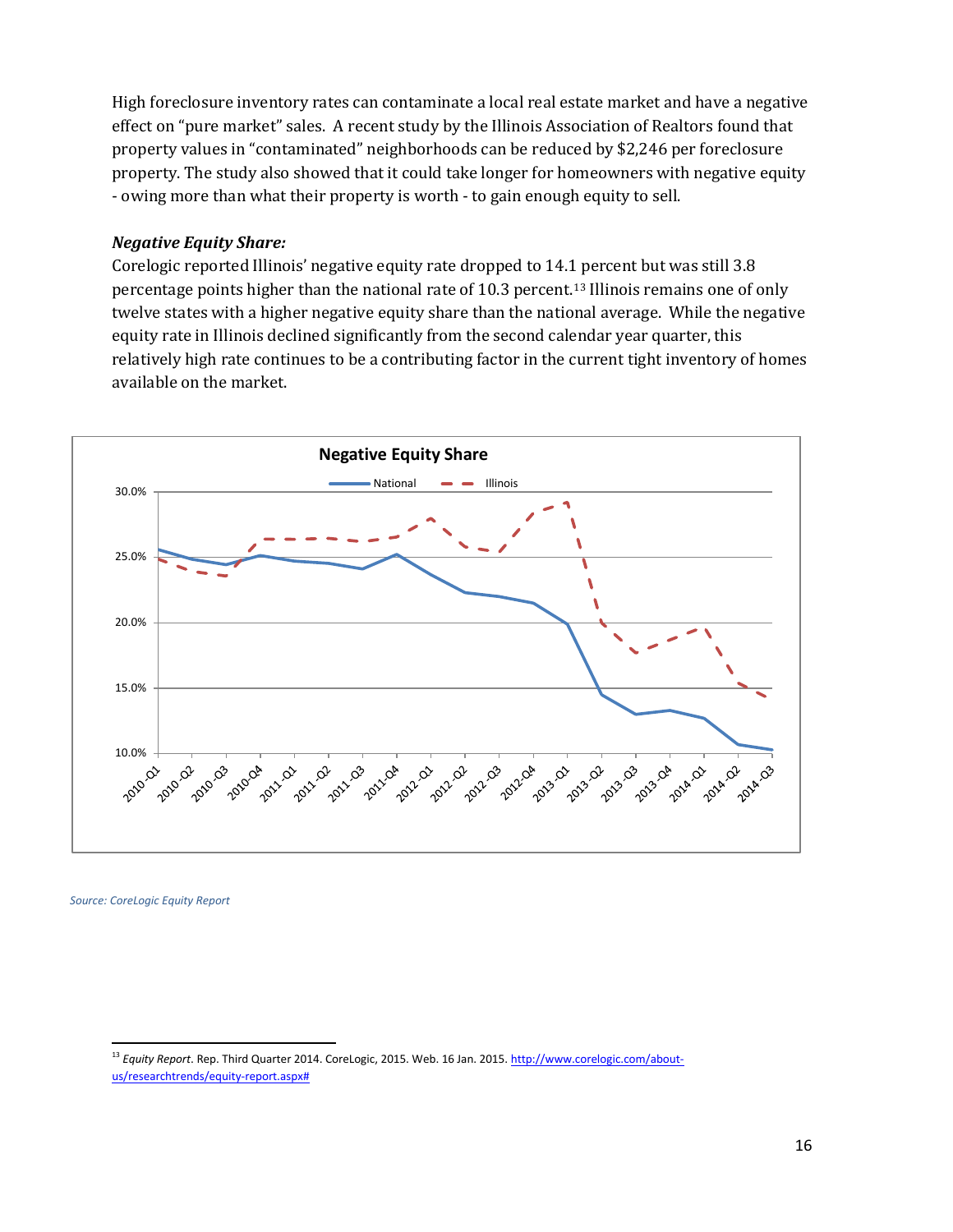| Inple A-2. Comparisons with HERIOO Forecasts |                          |                             |                                                                                                                                                                                                                         |        |                                                            |
|----------------------------------------------|--------------------------|-----------------------------|-------------------------------------------------------------------------------------------------------------------------------------------------------------------------------------------------------------------------|--------|------------------------------------------------------------|
|                                              |                          |                             | <b>YTD FY</b>                                                                                                                                                                                                           |        |                                                            |
|                                              | FY 2016<br>YTD<br>Actual | PT 2015<br>THR100<br>HJR100 | 2015<br>ATD<br>HJR100<br>HJR100                                                                                                                                                                                         |        | FY 2015<br>HJR100<br>Estimate                              |
| Revenue Source Receipts (millions)           |                          |                             | Forecasts Forecasts                                                                                                                                                                                                     |        |                                                            |
| ndividual Income Tax (All Funds)             | 28,226.2                 | \$8,178.5                   | 2.275                                                                                                                                                                                                                   | %90    | \$16,942                                                   |
| Corporate Income Tax (All Funds)             | \$1,312.7                | \$1,453.7                   |                                                                                                                                                                                                                         | 967.8- | \$3,267                                                    |
| Sales Tax (GRFs)                             | \$4,136.4                | 83,979.9                    |                                                                                                                                                                                                                         | 3.9%   |                                                            |
| Public Ctilities (GRFs)                      | 0.091\$                  | 0'0215                      |                                                                                                                                                                                                                         | 2.1%   |                                                            |
| Estate Tax (GRF)                             | \$156.1                  | \$102.5                     | $\begin{array}{r} (51410) \\ 5166.4 \\ \hline 156.4 \\ \hline 353.6 \\ \hline 450.0 \\ \hline 5610.7 \\ \hline 51.5 \\ \hline 56.5.5 \\ \hline 51.0 \\ \hline 51.0 \\ \hline 51.0 \\ \hline 51.0 \\ \hline \end{array}$ | 52.3%  | \$7,842.<br>\$1,005.1<br>\$1,005.1<br>\$205.00<br>\$205.00 |
| Liquor (GRF)                                 | \$85.3                   | \$85.4                      |                                                                                                                                                                                                                         | -0.2%  |                                                            |
| Insurance Tax (GRFs)                         | \$160.5                  | \$152.4                     |                                                                                                                                                                                                                         | 5.3%   |                                                            |
| Corp. Franchise Tax (GRF)                    | \$102.3                  | \$107.8                     |                                                                                                                                                                                                                         | 8.1%   |                                                            |
| Private Vericle Cse Tax (ORF)                | \$16.5                   | \$15.5                      |                                                                                                                                                                                                                         | %99    | 162\$                                                      |

| lable A-1. Comparisons with Last Fiscal Year and with IDOR Forecasts |                    |                      |                          |                      |                              |          |                                   |                                                    |                 |            |                |                     |
|----------------------------------------------------------------------|--------------------|----------------------|--------------------------|----------------------|------------------------------|----------|-----------------------------------|----------------------------------------------------|-----------------|------------|----------------|---------------------|
|                                                                      |                    | Actual tor the Month |                          | Year to Date Actual  |                              |          | Year to Date Fore                 |                                                    | cast vs. Actual |            | Year           |                     |
|                                                                      |                    |                      |                          |                      |                              |          |                                   | NTD<br>국                                           |                 |            |                |                     |
|                                                                      | December<br>FY2014 | December             | FY 2014<br>YTD<br>Actual | FY 2015              | YTD FY<br>2015 VS.<br>YTD FY |          | <b>YTD IDOR</b><br><b>FY 2015</b> | <b>YTD DOR</b><br>2015<br>$\overline{\mathcal{S}}$ |                 | FY 2013    | <b>FY 2014</b> | FY 2015<br>DOR<br>D |
| Revente Source Receipts (Jillions)                                   | Actual             | FY2015<br>Actual     |                          | <b>YTD</b><br>Actual | 2014                         |          | Forecasts                         | Forecasts                                          |                 | Total      | Total          | Estimate            |
| ndividual Income Tax (All Funds)                                     | \$1,541.6          | \$1,670.8            | 47,927.4                 | \$8,226.2            | 8298.8                       | 3.8%     | \$8,203.2                         | 0'23'                                              | 0.3%            | \$18,323.8 | \$18,387.7     | \$16,993.           |
| Corporate Income Tax (All Funds)                                     | 974.6              | 7.272                | \$1,530.0                | \$1,312.7            | (2217.4)                     | $-14.2%$ | \$1,307.5                         | 252                                                | 0.4%            | \$3,679.1  | \$3,640.0      | \$3,100.            |
| Sales Tax (GRFs)                                                     | £769\$             | 2992\$               | \$3,895.4                | \$4,136.4            | 0.1423                       | 6.2%     | 54,087.5                          | \$48.9                                             | 1.2%            | \$7,354.5  | \$7,675.4      | \$7,950.            |
| Public Utilities (GRFs)                                              | 8338               | 1884.1               | 6'19t\$                  | 0.091\$              | (6'2)                        | $-1.796$ | 17444                             | $\widehat{\Theta}$<br>$\frac{4.3}{4}$              | -3.0%           | \$1,033.0  | \$1,013.3      | \$1,015.            |
| elecommunications                                                    | 2382               | 836.8                | 8225.8                   | 28123                | (9'2)                        | $-3.4%$  | \$226.4                           | (28.2)                                             | -3.6%           | \$491.4    | \$422.3        | 1777\$              |
| Electricity                                                          | 227.2              | 9393                 | 7.002\$                  | \$196.4              | (34.3)                       | -2.2%    | \$205.5                           | (39.1)                                             | $-4.4%$         | \$397.8    | \$402.5        | 18003.              |
| Gas                                                                  | \$10.4             | 901\$                | 241.4                    | 245.4                | 64.0                         | 9.8%     | \$42.5                            | \$3.0                                              | 7.0%            | \$143.8    | \$188.4        | \$168.6             |
| Estate Tax (GRF)                                                     | \$18.1             | 1.75\$               | \$129.3                  | \$156.1              | \$26.8                       | 20.7%    | \$129.3                           | \$26.8                                             | 20.7%           | \$293.3    | 5922\$         | \$258.5             |
| Cigarette (All Funds)                                                | 873.9              | 1878.1               | \$432.8                  | \$434.3              | 91.5                         | 0.3%     | 2109.2                            | \$25.1                                             | 8.1%            | \$813.4    | \$223.8        | 1618\$              |
| obacco Products                                                      | 82\$               | \$2.8                | \$18.9                   | \$19.3               | \$0.4                        | 2.1%     | 902\$                             | $\frac{(51.3)}{518.4}$                             | 6.3%            | \$43.0     | 098\$          | 240.0               |
| Regular Motor Fuel Tax                                               | 9110.6             | 2118.5               | \$584.8                  | 5.165\$              | 99\$                         | 1.1%     | 0.22.3                            |                                                    | 3.2%            | \$1,123.3  | \$1,157.0      | \$1,131             |
| Motor Fuel - IFTA                                                    | 0.98               | 203                  | 238.2                    | 292\$                | (212.0)                      | $-31.4%$ | \$33.0                            | $rac{66.8}{51.5}$                                  | -20.5%          | 979\$      | 2882           | \$64.               |
| Jnderground Storage Tank                                             | 3/3                | 27.3                 | 236.2                    | \$35.8               | (30.3)                       | 966'0-   | \$34.3                            |                                                    | 4.4%            | 989\$      | 9.025          | \$68.9              |
| Liquor (GRF)                                                         | 2144               | 137                  | 285.2                    | \$85.3               | $\frac{1}{2}$                | 9610     | \$86.4                            | (21.2)                                             | -1.3%           | \$164.8    | \$164.5        | 3167.0              |
| nsurance Tax (GRF)                                                   | 109\$              | <b>SSS5</b>          | \$153.6                  | \$160.5              | 63\$                         | 4.5%     | \$150.1                           | 쉑<br>10.4                                          | %6'9            | \$333.9    | \$332.6        | 1225.1              |
| Corp. Franchise Tax (GRF                                             | 202\$              | <b>\$163</b>         | \$106.6                  | \$102.3              | (54.3)                       | -4.0%    | \$105.7                           | (53.4)                                             | -3.2%           | \$204.6    | 8202.6         | 1102\$              |
| Real Estate Transfer Tax                                             | 0.9\$              | 26.7                 | 259.2                    | 836.8                | 9/8                          | 26.0%    | 132.1                             | 24.7                                               | 14.6%           | 0123       | 999\$          | 199\$               |
| Private Vehicle Lax (GRF)                                            | 21.7               | 325                  | 0.918                    | 316.5                | $\frac{6}{5}$                | 9.8%     | 315.5                             | $\frac{4}{5}$                                      | %9'9            | \$25.3     | <b>682\$</b>   | 162\$               |
| Hotel Tax (All Funds)                                                | 9818               | 1.92\$               | \$136.9                  | 8152.9               | 0.91\$                       | 11.7%    | \$145.8                           |                                                    | 4.9%            | 01224      | 2227.2         | 1072\$              |
|                                                                      |                    |                      |                          |                      |                              |          |                                   |                                                    |                 |            |                |                     |

# **Comparison with Last Fiscal Year and IDOR Forecast**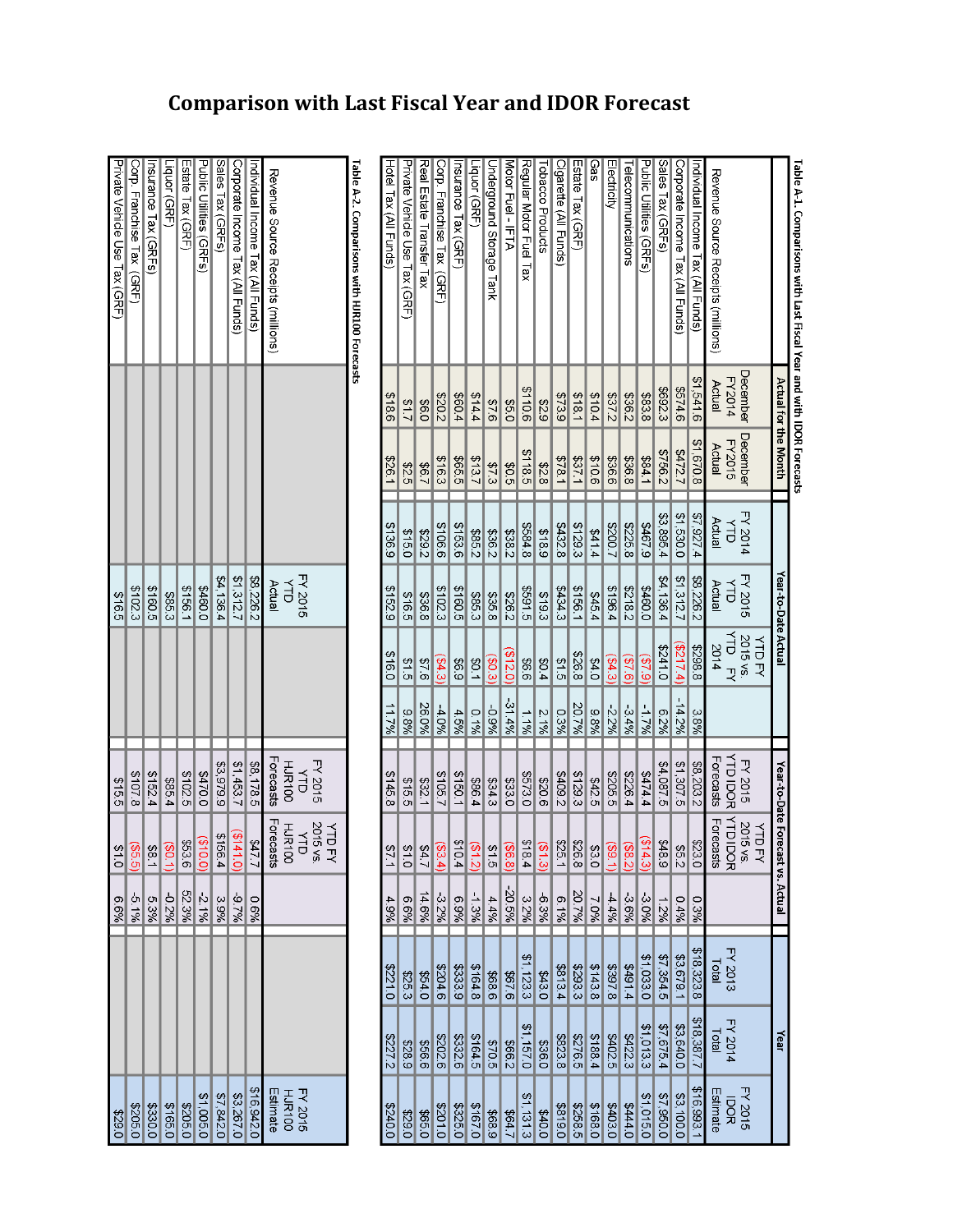# **U.S. and Illinois Employment**

|                                  |           | <b>U.S. &amp; Illinois Labor Market News</b> |           |                         |         |                         |          |
|----------------------------------|-----------|----------------------------------------------|-----------|-------------------------|---------|-------------------------|----------|
| <b>U.S.</b>                      | December  | November                                     | December  | Change from<br>November |         | Change from year<br>ago |          |
| (Seasonally adjusted, thousands) | 2014      | 2014                                         | 2013      | Number                  | Percent | Number                  | Percent  |
| Labor Force                      | 156,129   | 156,402                                      | 155,047   | $-273$                  | $-0.2%$ | 1,082                   | 0.7%     |
| Employment                       | 147,442   | 147,331                                      | 144,671   | 111                     | 0.1%    | 2,771                   | 1.9%     |
| Unemployment                     | 8,688     | 9,071                                        | 10,376    | $-383$                  | $-4.2%$ | $-1,688$                | $-16.3%$ |
| <b>Unemployment Rate</b>         | 5.6       | 5.8                                          | 6.7       | $-0.2$                  | $-3.4%$ | $-1.1$                  | $-16.4%$ |
|                                  |           |                                              |           |                         |         |                         |          |
| <b>Illinois</b>                  | December  | November                                     | December  | Change from<br>November |         | Change from year<br>ago |          |
| (Seasonally adjusted)            | 2014      | 2014                                         | 2013      | Number                  | Percent | Number                  | Percent  |
| Labor Force                      | 6,547,613 | 6,547,089                                    | 6,539,891 | 524                     | 0.0%    | 7,722                   | 0.1%     |
| Employment                       | 6,141,882 | 6,126,171                                    | 5,959,899 | 15,711                  | 0.3%    | 181,983                 | 3.1%     |
| Unemployment                     | 405,731   | 420,918                                      | 579,992   | $-15,187$               | $-3.6%$ | $-174,261$              | $-30.0%$ |
| <b>Unemployment Rate</b>         | 6.2       | 6.4                                          | 8.9       | $-0.2$                  | $-3.1%$ | $-2.7$                  | $-30.3%$ |
|                                  |           |                                              |           |                         |         |                         |          |

*Source: Bureau of Labor Statistics, Illinois Department of Employment Security (Household data)*

|                                           |           | Illinois wage and salary employment |           |             |         |                  |         |
|-------------------------------------------|-----------|-------------------------------------|-----------|-------------|---------|------------------|---------|
|                                           |           |                                     |           | Change from |         | Change from year |         |
| Industry Title                            | December  | November                            | December  | November    |         | ago              |         |
|                                           | 2014      | 2014                                | 2013      | Number      | Percent | Number           | Percent |
| <b>Total Nonfarm</b>                      | 5,880,300 | 5,863,200                           | 5,828,700 | 17,100      | 0.3%    | 51,600           | 0.9%    |
| Mining                                    | 9,900     | 10,000                              | 9,600     | $-100$      | $-1.0%$ | 300              | 3.1%    |
| Construction                              | 211,300   | 205,300                             | 191,100   | 6,000       | 2.9%    | 20,200           | 10.6%   |
| Manufacturing                             | 579,600   | 577,300                             | 579,500   | 2,300       | 0.4%    | 100              | 0.0%    |
| Trade, Transportation, & Utilities        | 1,166,000 | 1,163,000                           | 1,174,700 | 3,000       | 0.3%    | $-8,700$         | $-0.7%$ |
| Information                               | 96,600    | 96,600                              | 99,000    | 0           | 0.0%    | $-2,400$         | $-2.4%$ |
| <b>Financial Activities</b>               | 368,200   | 369,100                             | 369,600   | $-900$      | $-0.2%$ | $-1,400$         | $-0.4%$ |
| <b>Professional and Business Services</b> | 915,500   | 916,000                             | 889,800   | $-500$      | $-0.1%$ | 25,700           | 2.9%    |
| <b>Educational and Health Services</b>    | 894,200   | 889,500                             | 881,500   | 4,700       | 0.5%    | 12,700           | 1.4%    |
| Leisure and Hospitality                   | 554,400   | 549,900                             | 548,400   | 4,500       | 0.8%    | 6,000            | 1.1%    |
| <b>Other Services</b>                     | 253,900   | 254,600                             | 253,600   | $-700$      | $-0.3%$ | 300              | 0.1%    |
| Government                                | 830,700   | 831,900                             | 831,900   | $-1,200$    | $-0.1%$ | $-1,200$         | $-0.1%$ |

*Source: Bureau of Labor Statistics, Illinois Department of Employment Security (Establishment data)*